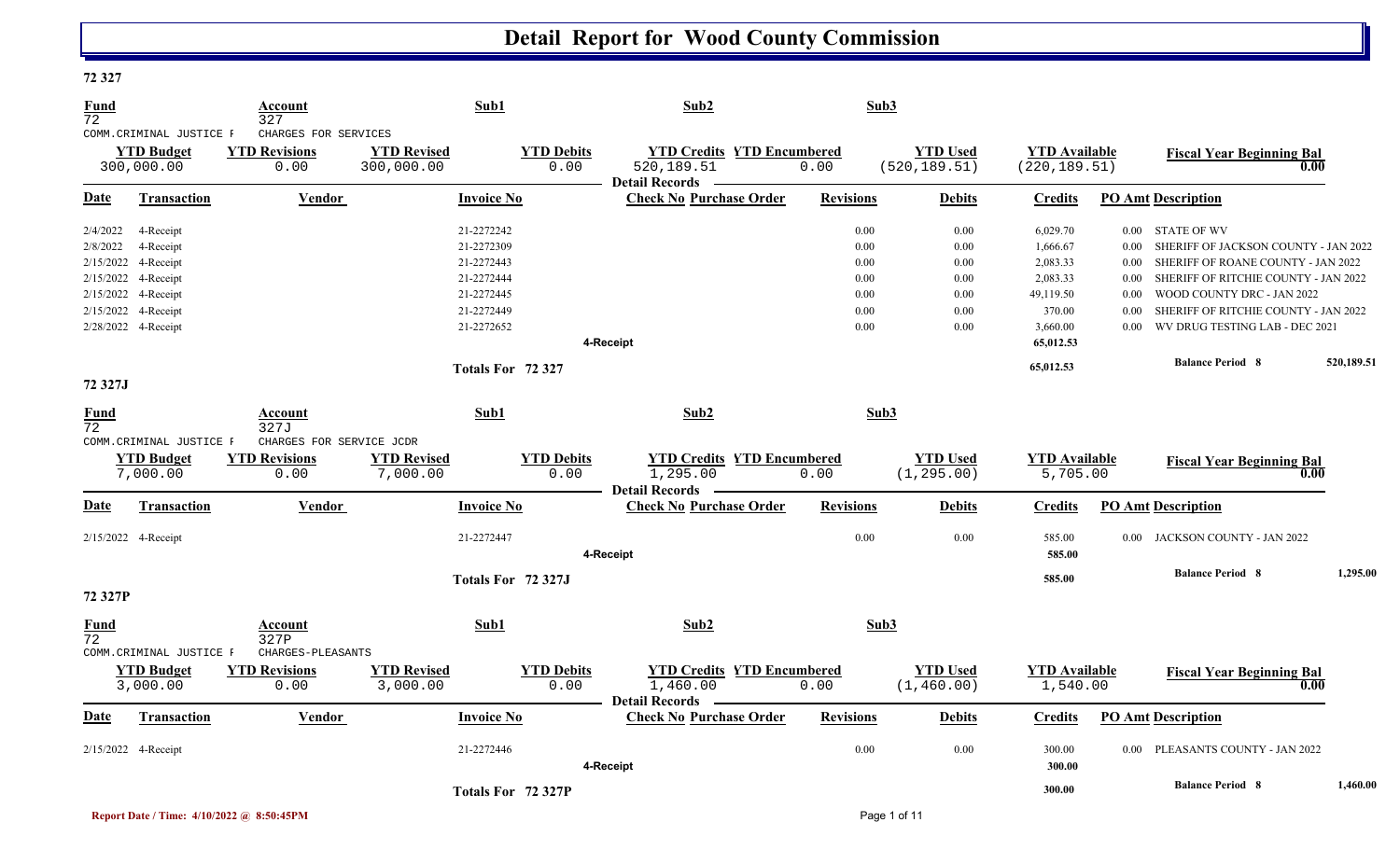#### **72 327R**

| <b>Fund</b><br>72              |                                                           | Account<br>327R                              |                                        | Sub1                                | Sub2                                                                   |                  | Sub3                           |                               |          |                                                 |          |
|--------------------------------|-----------------------------------------------------------|----------------------------------------------|----------------------------------------|-------------------------------------|------------------------------------------------------------------------|------------------|--------------------------------|-------------------------------|----------|-------------------------------------------------|----------|
|                                | COMM. CRIMINAL JUSTICE F<br><b>YTD Budget</b><br>9,000.00 | C.F.S. ROANE<br><b>YTD Revisions</b><br>0.00 | <b>YTD Revised</b><br>9,000.00         | <b>YTD Debits</b><br>0.00           | <b>YTD Credits YTD Encumbered</b><br>8,931.23<br><b>Detail Records</b> | 0.00             | <b>YTD Used</b><br>(8, 931.23) | <b>YTD</b> Available<br>68.77 |          | <b>Fiscal Year Beginning Bal</b><br>0.00        |          |
| Date                           | <b>Transaction</b>                                        | <b>Vendor</b>                                |                                        | <b>Invoice No</b>                   | <b>Check No Purchase Order</b>                                         | <b>Revisions</b> | <b>Debits</b>                  | <b>Credits</b>                |          | <b>PO Amt Description</b>                       |          |
| 2/15/2022 4-Receipt            |                                                           |                                              |                                        | 21-2272448                          | 4-Receipt                                                              | 0.00             | 0.00                           | 597.91<br>597.91              | 0.00     | ROANE COUNTY DRC - JAN 2022                     |          |
|                                |                                                           |                                              |                                        | Totals For 72 327R                  |                                                                        |                  |                                | 597.91                        |          | <b>Balance Period 8</b>                         | 8,931.23 |
| 72 401 40 9999                 |                                                           |                                              |                                        |                                     |                                                                        |                  |                                |                               |          |                                                 |          |
| <b>Fund</b><br>$\overline{72}$ | COMM. CRIMINAL JUSTICE F                                  | Account<br>401<br>COUNTY COMMISSION          |                                        | Sub1<br>40<br>CONTRACTURAL SERVICES | Sub2<br>9999<br>CREDIT CARD CLEARING                                   |                  | Sub3                           |                               |          |                                                 |          |
|                                | <b>YTD Budget</b>                                         | <b>YTD Revisions</b>                         | <b>YTD Revised</b>                     | <b>YTD Debits</b>                   | <b>YTD Credits YTD Encumbered</b>                                      |                  | <b>YTD Used</b>                | <b>YTD Available</b>          |          | <b>Fiscal Year Beginning Bal</b>                |          |
|                                | 0.00                                                      | 0.00                                         | 0.00                                   | 10,448.31                           | 10,448.31                                                              | 0.00             | 0.00                           |                               | 0.00     | 0.00                                            |          |
| Date                           | <b>Transaction</b>                                        | <b>Vendor</b>                                |                                        | <b>Invoice No</b>                   | <b>Detail Records</b><br><b>Check No Purchase Order</b>                | <b>Revisions</b> | <b>Debits</b>                  | <b>Credits</b>                |          | <b>PO Amt Description</b>                       |          |
| 2/10/2022 2-Invoice            |                                                           | FIFTH THIRD BANK                             |                                        | 2022020872                          | 8072                                                                   | $0.00\,$         | 1,909.69                       | 0.00                          | $0.00\,$ | <b>PURCHASE CARD</b>                            |          |
|                                |                                                           |                                              |                                        |                                     | 2-Invoice                                                              |                  | 1,909.69                       |                               |          |                                                 |          |
|                                | 2/10/2022 5-Journal Entry                                 | AMAZON                                       |                                        | 20220208004001                      | 85239                                                                  | $0.00\,$         | 0.00                           | 314.39                        |          | (314.39) MISC SUPPLIES - PRINTER INK, TAPE JORU |          |
|                                | 2/10/2022 5-Journal Entry                                 | <b>CITY OF RIPLEY</b>                        |                                        | 20220208033001                      |                                                                        | $0.00\,$         | 0.00                           | 103.00                        | 0.00     | WENDY SMITH-3995-PSN CITY OF RIPLEY             |          |
|                                | $2/10/2022$ 5-Journal Entry                               | <b>EPOSNOW</b>                               |                                        | 20220208005001                      |                                                                        | $0.00\,$         | 0.00                           | 54.00                         | 0.00     | JORUN PICCIANO-7516-EPOS NOW LLC Pro            |          |
|                                | 2/10/2022 5-Journal Entry                                 | <b>FRONTIER</b>                              |                                        | 20220208009001                      |                                                                        | 0.00             | 0.00                           | 139.56                        | 0.00     | WOOD CO FINANCE-4019-FRONTIER COMI              |          |
|                                | 2/10/2022 5-Journal Entry                                 | <b>FRONTIER</b>                              |                                        | 20220208010001                      |                                                                        | 0.00             | 0.00                           | 193.38                        | 0.00     | WOOD CO FINANCE-4019-FRONTIER COMI              |          |
|                                | 2/10/2022 5-Journal Entry                                 | <b>FRONTIER</b>                              |                                        | 20220208080001                      |                                                                        | 0.00             | 0.00                           | 291.01                        | 0.00     | WOOD CO FINANCE-4019-FRONTIER COMI              |          |
|                                | 2/10/2022 5-Journal Entry                                 | <b>INTUIT</b>                                |                                        | 20220208006001                      |                                                                        | 0.00             | 0.00                           | 85.60                         | 0.00     | JORUN PICCIANO-7516-INTUIT Quickbooks           |          |
|                                | 2/10/2022 5-Journal Entry                                 |                                              | LOWE'S COMPANIES, INC.                 | 20220208044001                      | 85307                                                                  | 0.00             | 0.00                           | 41.48                         | (41.48)  | Locking Mailbox WENDY SMITH-3995-LOWE           |          |
|                                | 2/10/2022 5-Journal Entry                                 |                                              | PARKERSBURG UTILITY BOA 20220208069001 |                                     |                                                                        | 0.00             | 0.00                           | 108.19                        | 0.00     | BARBARA JOHNSTON-3722-PARKERSBUR                |          |
|                                | 2/10/2022 5-Journal Entry                                 | PROBATION CHECK IN                           |                                        | 20220208003001                      |                                                                        | 0.00             | 0.00                           | 399.00                        | 0.00     | JORUN PICCIANO-7516-PROBATION CHEC              |          |
|                                | 2/10/2022 5-Journal Entry                                 | WALMART                                      |                                        | 20220208007001                      | 85274                                                                  | 0.00             | 0.00                           | 114.36                        | (114.36) | wifi adapters WENDY SMITH-3995-WAL-MAR          |          |
|                                | 2/10/2022 5-Journal Entry                                 |                                              | WASTE MANAGEMENT OF W 20220208067001   |                                     | 5-Journal Entry                                                        | $0.00\,$         | 0.00                           | 65.72<br>1,909.69             | 0.00     | WOOD CO FINANCE-4019-WASTE MGMT W               |          |
|                                |                                                           |                                              |                                        | <b>Totals For 72 401 40 9999</b>    |                                                                        |                  | 1,909.69                       | 1,909.69                      | (470.23) | <b>Balance Period 8</b>                         | 0.00     |

#### **72 731 40 1531**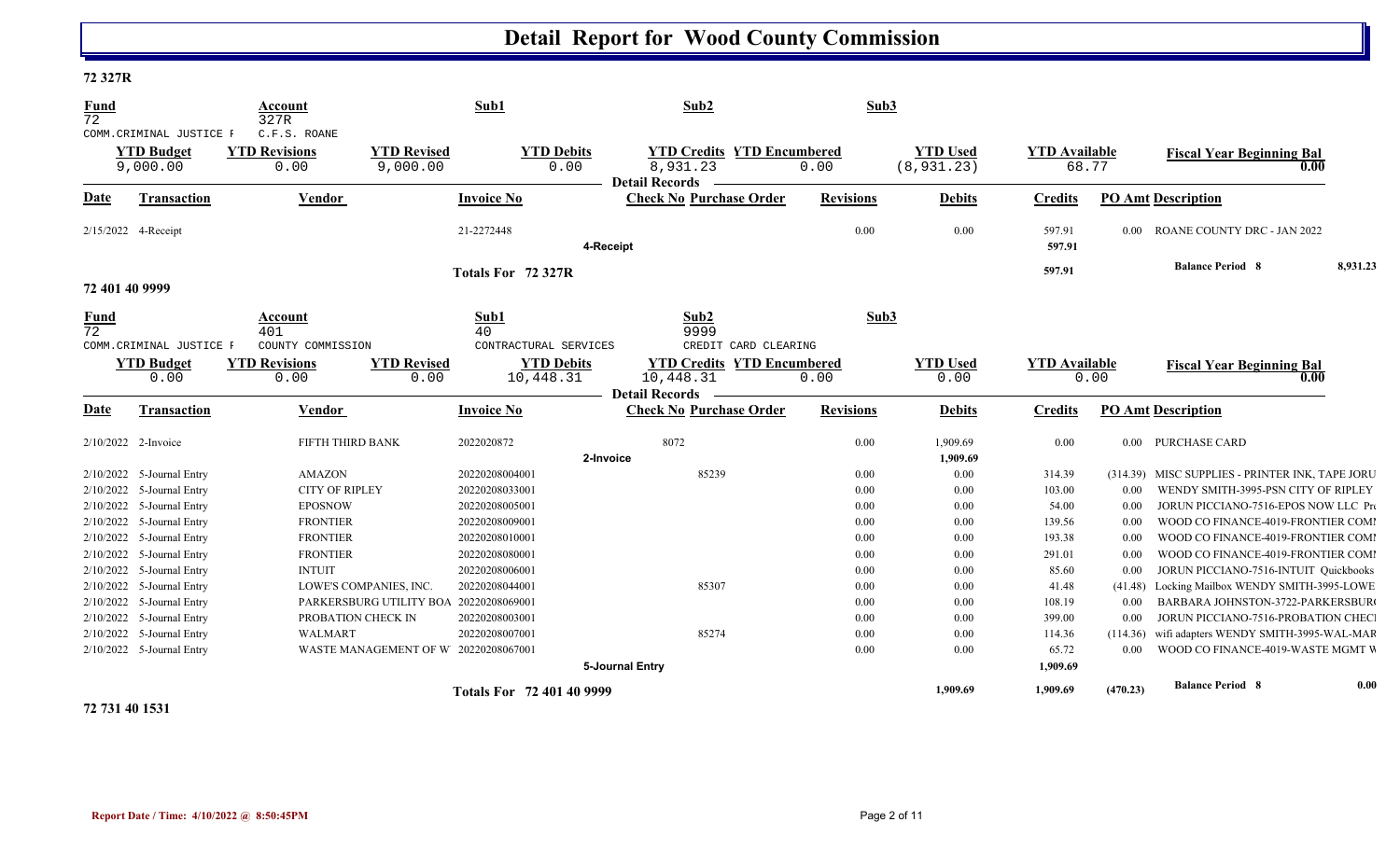| <b>Fund</b><br>$\overline{72}$ | COMM. CRIMINAL JUSTICE F                                                                       | Account<br>731<br>COMMUNITY CORRECTIONS                         |                                        | Sub1<br>40<br>CONTRACTURAL SERVICES                  | Sub2<br>1531<br>WATER-DRC-WOOD                                     | Sub3                         |                                                               |                                  |              |                                                                                                                                     |           |
|--------------------------------|------------------------------------------------------------------------------------------------|-----------------------------------------------------------------|----------------------------------------|------------------------------------------------------|--------------------------------------------------------------------|------------------------------|---------------------------------------------------------------|----------------------------------|--------------|-------------------------------------------------------------------------------------------------------------------------------------|-----------|
|                                | <b>YTD Budget</b><br>0.00                                                                      | <b>YTD Revisions</b><br>0.00                                    | <b>YTD Revised</b><br>0.00             | <b>YTD Debits</b><br>863.21                          | <b>YTD Credits YTD Encumbered</b><br>0.00<br><b>Detail Records</b> | 0.00                         | <b>YTD Used</b><br>(863.21)                                   | <b>YTD</b> Available<br>(863.21) |              | <b>Fiscal Year Beginning Bal</b><br>0.00                                                                                            |           |
| Date                           | <b>Transaction</b>                                                                             | <b>Vendor</b>                                                   |                                        | <b>Invoice No</b>                                    | <b>Check No Purchase Order</b>                                     | <b>Revisions</b>             | <b>Debits</b>                                                 | <b>Credits</b>                   |              | <b>PO Amt Description</b>                                                                                                           |           |
|                                | 2/10/2022 5-Journal Entry<br>2/10/2022 5-Journal Entry                                         | <b>CITY OF RIPLEY</b>                                           | PARKERSBURG UTILITY BOA 20220208069001 | 20220208033001                                       | 5-Journal Entry                                                    | 0.00<br>0.00                 | 103.00<br>108.19<br>211.19                                    | 0.00<br>0.00                     | 0.00<br>0.00 | WENDY SMITH-3995-PSN CITY OF RIPLEY<br>BARBARA JOHNSTON-3722-PARKERSBUR                                                             |           |
| 72 731 40 211                  |                                                                                                |                                                                 |                                        | Totals For 72 731 40 1531                            |                                                                    |                              | 211.19                                                        |                                  |              | <b>Balance Period 8</b>                                                                                                             | 863.21    |
| <b>Fund</b><br>$\overline{72}$ | COMM. CRIMINAL JUSTICE F                                                                       | Account<br>731<br>COMMUNITY CORRECTIONS                         |                                        | Sub1<br>40<br>CONTRACTURAL SERVICES                  | Sub2<br>211<br>TELEPHONES                                          | Sub3                         |                                                               |                                  |              |                                                                                                                                     |           |
|                                | <b>YTD Budget</b><br>24,000.00                                                                 | <b>YTD Revisions</b><br>0.00                                    | <b>YTD Revised</b><br>24,000.00        | <b>YTD Debits</b><br>17,630.87                       | <b>YTD Credits YTD Encumbered</b><br>0.00<br><b>Detail Records</b> | 139.37                       | <b>YTD Used</b><br>(17, 630.87)                               | <b>YTD</b> Available<br>6,229.76 |              | <b>Fiscal Year Beginning Bal</b><br>0.00                                                                                            |           |
| Date                           | <b>Transaction</b>                                                                             | <b>Vendor</b>                                                   |                                        | <b>Invoice No</b>                                    | <b>Check No Purchase Order</b>                                     | <b>Revisions</b>             | <b>Debits</b>                                                 | <b>Credits</b>                   |              | <b>PO Amt Description</b>                                                                                                           |           |
|                                | 2/18/2022 2-Invoice<br>2/25/2022 2-Invoice<br>2/25/2022 2-Invoice<br>2/10/2022 5-Journal Entry | <b>SUDDENLINK</b><br><b>VERIZON WIRELESS</b><br><b>FRONTIER</b> | MID-ATLANTIC BUSINESS CC 66008         | 03142022B<br>02272022<br>2-Invoice<br>20220208009001 | 8080<br>85154<br>8086<br>8087<br>5-Journal Entry                   | 0.00<br>0.00<br>0.00<br>0.00 | 9,268.53<br>639.02<br>239.97<br>10,147.52<br>139.56<br>139.56 | 0.00<br>0.00<br>0.00<br>0.00     | 0.00         | (9,268.53) AVAYA IP OFFICE TELEPHONE SYSTEM<br>0.00 07712-114539-01-4<br>0.00 522606555-00001<br>WOOD CO FINANCE-4019-FRONTIER COMI |           |
| 72 731 40 211J                 |                                                                                                |                                                                 |                                        | Totals For 72 731 40 211                             |                                                                    |                              | 10,287.08                                                     |                                  | (9, 268.53)  | <b>Balance Period 8</b>                                                                                                             | 17,630.87 |
| Fund<br>72                     | COMM. CRIMINAL JUSTICE F                                                                       | <b>Account</b><br>731<br>COMMUNITY CORRECTIONS                  |                                        | Sub1<br>40<br>CONTRACTURAL SERVICES                  | Sub2<br>211J<br>TELEPHONES-JACKSON                                 | Sub3                         |                                                               |                                  |              |                                                                                                                                     |           |
|                                | <b>YTD Budget</b><br>0.00                                                                      | <b>YTD Revisions</b><br>0.00                                    | <b>YTD Revised</b><br>0.00             | <b>YTD Debits</b><br>871.15                          | <b>YTD Credits YTD Encumbered</b><br>0.00<br><b>Detail Records</b> | 0.00                         | <b>YTD Used</b><br>(871.15)                                   | <b>YTD Available</b><br>(871.15) |              | <b>Fiscal Year Beginning Bal</b><br>0.00                                                                                            |           |
| Date                           | Transaction                                                                                    | Vendor                                                          |                                        | <b>Invoice No</b>                                    | <b>Check No Purchase Order</b>                                     | <b>Revisions</b>             | <b>Debits</b>                                                 | <b>Credits</b>                   |              | <b>PO Amt Description</b>                                                                                                           |           |
|                                | 2/10/2022 5-Journal Entry<br>2/10/2022 5-Journal Entry                                         | <b>FRONTIER</b><br><b>FRONTIER</b>                              |                                        | 20220208010001<br>20220208080001                     | 5-Journal Entry                                                    | 0.00<br>0.00                 | 193.38<br>291.01<br>484.39                                    | 0.00<br>0.00                     | 0.00<br>0.00 | WOOD CO FINANCE-4019-FRONTIER COMI<br>WOOD CO FINANCE-4019-FRONTIER COMI                                                            |           |
| 72 731 40 211R                 |                                                                                                |                                                                 |                                        | Totals For 72 731 40 211J                            |                                                                    |                              | 484.39                                                        |                                  |              | <b>Balance Period 8</b>                                                                                                             | 871.15    |

#### **Report Date / Time: 4/10/2022 @ 8:50:45PM** Page 3 of 11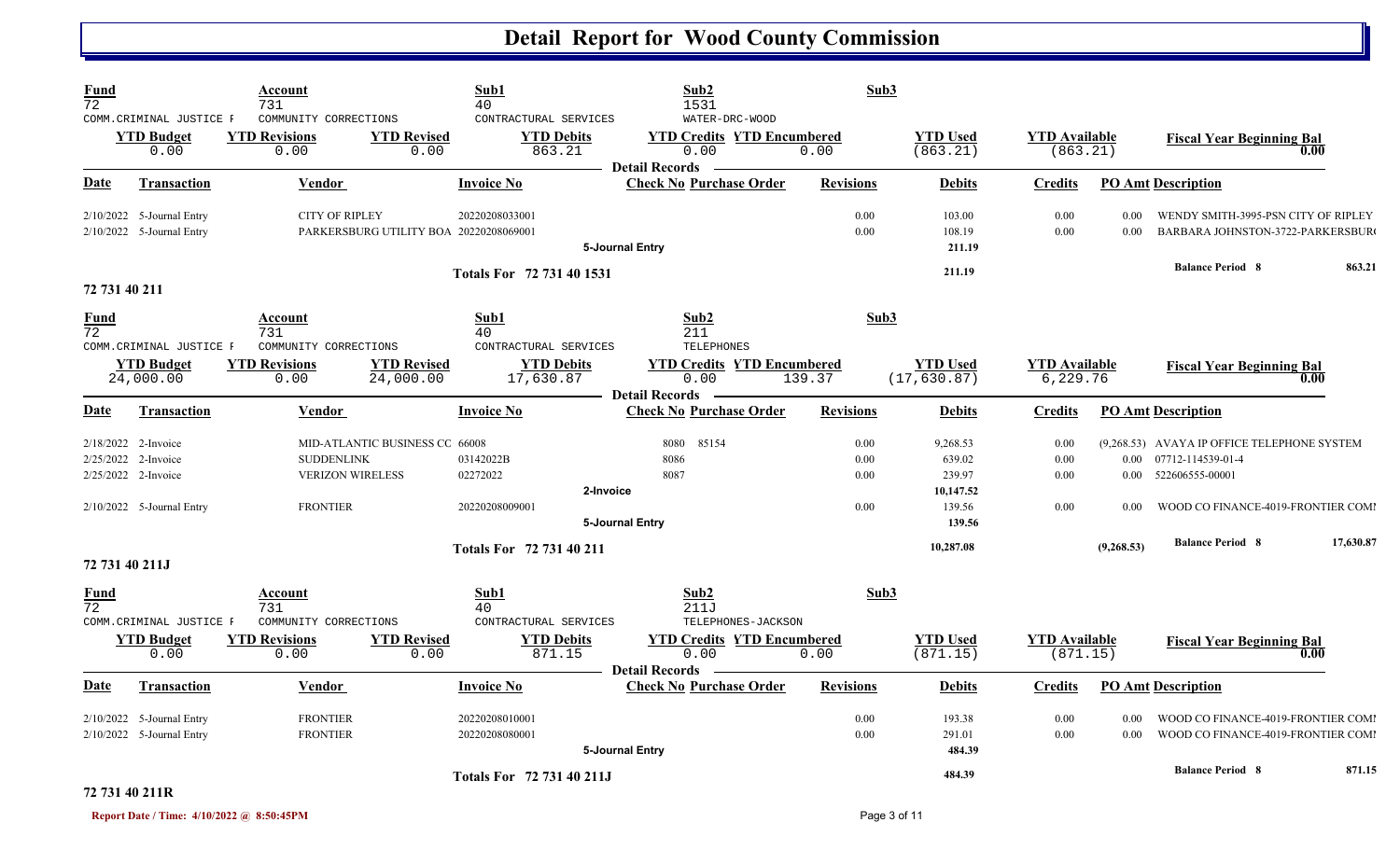| <b>Fund</b><br>$\overline{72}$ |                                                          | Account<br>731                                        |                                 | Sub1<br>40                                             | Sub2<br>211R                                                                           | Sub3             |                                 |                                  |                |                                  |      |           |
|--------------------------------|----------------------------------------------------------|-------------------------------------------------------|---------------------------------|--------------------------------------------------------|----------------------------------------------------------------------------------------|------------------|---------------------------------|----------------------------------|----------------|----------------------------------|------|-----------|
|                                | COMM.CRIMINAL JUSTICE F<br><b>YTD Budget</b><br>7,000.00 | COMMUNITY CORRECTIONS<br><b>YTD Revisions</b><br>0.00 | <b>YTD Revised</b><br>7,000.00  | CONTRACTURAL SERVICES<br><b>YTD Debits</b><br>1,245.58 | TELEPHONES-ROANE<br><b>YTD Credits YTD Encumbered</b><br>0.00<br><b>Detail Records</b> | 0.00             | <b>YTD Used</b><br>(1, 245.58)  | <b>YTD Available</b><br>5,754.42 |                | <b>Fiscal Year Beginning Bal</b> | 0.00 |           |
| Date                           | <b>Transaction</b>                                       | Vendor                                                |                                 | <b>Invoice No</b>                                      | <b>Check No Purchase Order</b>                                                         | <b>Revisions</b> | <b>Debits</b>                   | Credits                          |                | <b>PO Amt Description</b>        |      |           |
|                                | 2/18/2022 2-Invoice                                      |                                                       | TYLER MOUNTAIN WATER C 7669807  |                                                        | 8081                                                                                   | 0.00             | 31.20                           | 0.00                             |                | 0.00 CUST NO 377776              |      |           |
|                                | 2/25/2022 2-Invoice                                      | <b>SUDDENLINK</b>                                     |                                 | 03142022B<br>2-Invoice                                 | 8086                                                                                   | 0.00             | 229.50<br>260.70                | 0.00                             | $0.00^{\circ}$ | 07713-102602-02-9                |      |           |
|                                | 72 731 40 213 1345                                       |                                                       |                                 | <b>Totals For 72 731 40 211R</b>                       |                                                                                        |                  | 260.70                          |                                  |                | <b>Balance Period 8</b>          |      | 1,245.58  |
| <b>Fund</b><br>$\overline{72}$ | COMM.CRIMINAL JUSTICE F                                  | Account<br>731<br>COMMUNITY CORRECTIONS               |                                 | Sub1<br>40<br>CONTRACTURAL SERVICES                    | Sub2<br>213<br>UTILITIES                                                               | Sub3<br>1345     | ELECTRIC-DRC WOOD               |                                  |                |                                  |      |           |
|                                | <b>YTD Budget</b><br>14,000.00                           | <b>YTD Revisions</b><br>0.00                          | <b>YTD Revised</b><br>14,000.00 | <b>YTD Debits</b><br>10,453.05                         | <b>YTD Credits YTD Encumbered</b><br>0.00                                              | 0.00             | <b>YTD Used</b><br>(10, 453.05) | <b>YTD</b> Available<br>3,546.95 |                | <b>Fiscal Year Beginning Bal</b> | 0.00 |           |
| Date                           | <b>Transaction</b>                                       | Vendor                                                |                                 | <b>Invoice No</b>                                      | <b>Detail Records</b><br><b>Check No Purchase Order</b>                                | <b>Revisions</b> | <b>Debits</b>                   | <b>Credits</b>                   |                | <b>PO Amt Description</b>        |      |           |
| 2/1/2022                       | 2-Invoice                                                | <b>MON POWER</b>                                      |                                 | 02142022B                                              | 8060                                                                                   | 0.00             | 79.33                           | 0.00                             |                | 0.00 110 113 897 505             |      |           |
| 2/1/2022                       | 2-Invoice                                                | <b>MON POWER</b>                                      |                                 | 02142022B                                              | 8060                                                                                   | 0.00             | 521.26                          | 0.00                             | $0.00\,$       | 110 113 966 938                  |      |           |
| 2/1/2022                       | 2-Invoice                                                | <b>MON POWER</b>                                      |                                 | 02142022B                                              | 8060                                                                                   | 0.00             | 61.83                           | 0.00                             | $0.00\,$       | 110 115 641 562                  |      |           |
| 2/1/2022                       | 2-Invoice                                                | <b>MON POWER</b>                                      |                                 | 02142022B                                              | 8060                                                                                   | 0.00             | 515.27                          | 0.00                             | 0.00           | 110 113 900 804                  |      |           |
| 2/1/2022                       | 2-Invoice                                                | <b>MON POWER</b>                                      |                                 | 02142022B                                              | 8060                                                                                   | 0.00             | 66.77                           | 0.00                             | 0.00           | 110 115 846 013                  |      |           |
| 2/1/2022                       | 2-Invoice                                                | <b>MON POWER</b>                                      |                                 | 02142022B                                              | 8060                                                                                   | 0.00             | 121.02                          | 0.00                             | 0.00           | 110 111 329 733                  |      |           |
| 2/1/2022                       | 2-Invoice                                                | <b>MON POWER</b>                                      |                                 | 02142022B                                              | 8060                                                                                   | 0.00             | 38.31                           | 0.00                             | $0.00\,$       | 110 113 900 796                  |      |           |
|                                | 2/15/2022 2-Invoice                                      | <b>MON POWER</b>                                      |                                 | 02282022                                               | 8076                                                                                   | 0.00             | 73.14                           | 0.00                             | 0.00           | ACCT NO 110 083 487 907          |      |           |
|                                |                                                          |                                                       |                                 | 2-Invoice                                              |                                                                                        |                  | 1.476.93                        |                                  |                |                                  |      |           |
|                                | 72 731 40 213 1345P                                      |                                                       |                                 | Totals For 72 731 40 213 1345                          |                                                                                        |                  | 1,476.93                        |                                  |                | <b>Balance Period 8</b>          |      | 10,453.05 |
|                                |                                                          |                                                       |                                 |                                                        |                                                                                        |                  |                                 |                                  |                |                                  |      |           |
| <b>Fund</b>                    |                                                          | Account                                               |                                 | Sub1                                                   | Sub <sub>2</sub>                                                                       | Sub3             |                                 |                                  |                |                                  |      |           |
| $\overline{72}$                | COMM.CRIMINAL JUSTICE F                                  | 731<br>COMMUNITY CORRECTIONS                          |                                 | 40<br>CONTRACTURAL SERVICES                            | 213<br>UTILITIES                                                                       |                  | 1345P<br>ELECTRIC-PLEASANTS     |                                  |                |                                  |      |           |
|                                |                                                          | <b>YTD Revisions</b>                                  | <b>YTD Revised</b>              | <b>YTD Debits</b>                                      | <b>YTD Credits YTD Encumbered</b>                                                      |                  | <b>YTD Used</b>                 | <b>YTD Available</b>             |                |                                  |      |           |
|                                | <b>YTD Budget</b><br>0.00                                | 0.00                                                  | 0.00                            | 651.82                                                 | 0.00                                                                                   | 0.00             | (651.82)                        | (651.82)                         |                | <b>Fiscal Year Beginning Bal</b> | 0.00 |           |
|                                |                                                          |                                                       |                                 |                                                        | <b>Detail Records</b>                                                                  |                  |                                 |                                  |                |                                  |      |           |
| Date                           | Transaction                                              | Vendor                                                |                                 | <b>Invoice No</b>                                      | <b>Check No Purchase Order</b>                                                         | <b>Revisions</b> | <b>Debits</b>                   | Credits                          |                | <b>PO Amt Description</b>        |      |           |
|                                | $2/25/2022$ 2-Invoice                                    | <b>MON POWER</b>                                      |                                 | 03082022                                               | 8083                                                                                   | 0.00             | 97.99                           | 0.00                             |                | 0.00 110 149 569 656             |      |           |
|                                |                                                          |                                                       |                                 | 2-Invoice                                              |                                                                                        |                  | 97.99                           |                                  |                |                                  |      |           |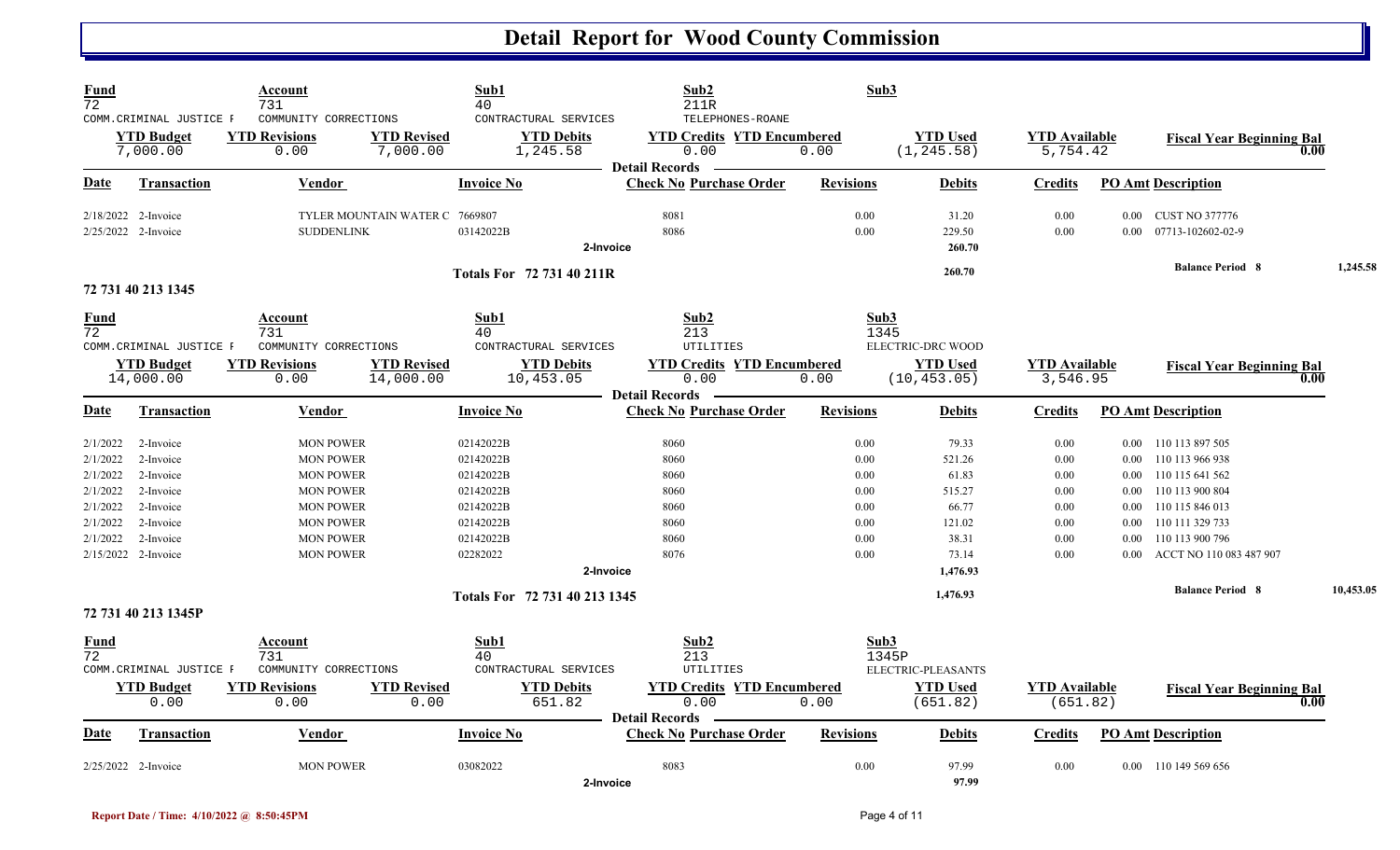|                                              |                                                                             |                                                                                                              |                                                                      | <b>Detail Report for Wood County Commission</b>                                                |                              |                                                     |                                     |                                  |                                                                                   |          |
|----------------------------------------------|-----------------------------------------------------------------------------|--------------------------------------------------------------------------------------------------------------|----------------------------------------------------------------------|------------------------------------------------------------------------------------------------|------------------------------|-----------------------------------------------------|-------------------------------------|----------------------------------|-----------------------------------------------------------------------------------|----------|
|                                              |                                                                             |                                                                                                              | Totals For 72 731 40 213 1345P                                       |                                                                                                |                              | 97.99                                               |                                     |                                  | <b>Balance Period 8</b>                                                           | 651.82   |
| $\frac{Fund}{72}$                            | 72 731 40 213 1346<br>COMM. CRIMINAL JUSTICE F<br><b>YTD Budget</b><br>0.00 | Account<br>731<br>COMMUNITY CORRECTIONS<br><b>YTD Revisions</b><br><b>YTD Revised</b><br>0.00<br>0.00        | Sub1<br>40<br>CONTRACTURAL SERVICES<br><b>YTD Debits</b><br>139.05   | Sub2<br>213<br>UTILITIES<br><b>YTD Credits YTD Encumbered</b><br>0.00<br><b>Detail Records</b> | Sub3<br>1346<br>0.00         | ELECTRIC-DRC-JACKSON<br><b>YTD Used</b><br>(139.05) | <b>YTD Available</b><br>(139.05)    |                                  | <b>Fiscal Year Beginning Bal</b>                                                  |          |
| <u>Date</u>                                  | <b>Transaction</b>                                                          | <b>Vendor</b>                                                                                                | <b>Invoice No</b>                                                    | <b>Check No Purchase Order</b>                                                                 | <b>Revisions</b>             | <b>Debits</b>                                       | <b>Credits</b>                      |                                  | <b>PO Amt Description</b>                                                         |          |
|                                              | 2/15/2022 2-Invoice                                                         | APPALACHIAN POWER                                                                                            | 03072022<br>2-Invoice                                                | 8073                                                                                           | 0.00                         | 101.27<br>101.27                                    | 0.00                                | $0.00\,$                         | ACCT NO 028-248-726-6-3                                                           |          |
|                                              | 72 731 40 213 1348                                                          |                                                                                                              | Totals For 72 731 40 213 1346                                        |                                                                                                |                              | 101.27                                              |                                     |                                  | <b>Balance Period 8</b>                                                           | 139.05   |
| <b>Fund</b><br>72                            | COMM. CRIMINAL JUSTICE F<br><b>YTD Budget</b><br>0.00                       | Account<br>731<br>COMMUNITY CORRECTIONS<br><b>YTD Revisions</b><br><b>YTD Revised</b><br>0.00<br>0.00        | Sub1<br>40<br>CONTRACTURAL SERVICES<br><b>YTD Debits</b><br>1,745.80 | Sub2<br>213<br>UTILITIES<br><b>YTD Credits YTD Encumbered</b><br>0.00                          | Sub3<br>1348<br>0.00         | GAS-DRC-WOOD<br><b>YTD Used</b><br>(1, 745.80)      | <b>YTD Available</b><br>(1, 745.80) |                                  | <b>Fiscal Year Beginning Bal</b><br>0.00                                          |          |
| <u>Date</u>                                  | <b>Transaction</b>                                                          | <b>Vendor</b>                                                                                                | <b>Invoice No</b>                                                    | <b>Detail Records</b><br><b>Check No Purchase Order</b>                                        | <b>Revisions</b>             | <b>Debits</b>                                       | <b>Credits</b>                      |                                  | <b>PO Amt Description</b>                                                         |          |
| 2/8/2022<br>2/8/2022<br>2/8/2022<br>2/8/2022 | 2-Invoice<br>2-Invoice<br>2-Invoice<br>2-Invoice                            | <b>DOMINION HOPE</b><br><b>DOMINION HOPE</b><br><b>DOMINION HOPE</b><br><b>DOMINION HOPE</b>                 | 02172022<br>02172022<br>02172022<br>02172022<br>2-Invoice            | 8065<br>8065<br>8065<br>8065                                                                   | 0.00<br>0.00<br>0.00<br>0.00 | 107.56<br>30.94<br>56.02<br>102.97<br>297.49        | 0.00<br>0.00<br>0.00<br>0.00        | $0.00\,$<br>$0.00\,$<br>$0.00\,$ | 2 5000 6555 0033<br>5 5000 6584 1000<br>2 5000 6555 0226<br>0.00 2 5000 6555 0118 |          |
|                                              | 72 731 40 213 1348P                                                         |                                                                                                              | Totals For 72 731 40 213 1348                                        |                                                                                                |                              | 297.49                                              |                                     |                                  | <b>Balance Period 8</b>                                                           | 1,745.80 |
| $\frac{Fund}{72}$                            | COMM. CRIMINAL JUSTICE F<br><b>YTD Budget</b><br>0.00                       | <b>Account</b><br>731<br>COMMUNITY CORRECTIONS<br><b>YTD Revisions</b><br><b>YTD Revised</b><br>0.00<br>0.00 | Sub1<br>40<br>CONTRACTURAL SERVICES<br><b>YTD Debits</b><br>314.08   | Sub2<br>213<br>UTILITIES<br><b>YTD Credits YTD Encumbered</b><br>0.00                          | Sub3<br>1348P<br>0.00        | GAS-PLEASANTS<br><b>YTD Used</b><br>(314.08)        | <b>YTD Available</b><br>(314.08)    |                                  | <b>Fiscal Year Beginning Bal</b><br>$\overline{0.00}$                             |          |
| <b>Date</b>                                  | <b>Transaction</b>                                                          | <b>Vendor</b>                                                                                                | <b>Invoice No</b>                                                    | <b>Detail Records</b><br><b>Check No Purchase Order</b>                                        | <b>Revisions</b>             | <b>Debits</b>                                       | <b>Credits</b>                      |                                  | <b>PO Amt Description</b>                                                         |          |
|                                              | $2/8/2022$ 2-Invoice                                                        | <b>DOMINION HOPE</b>                                                                                         | 02142022<br>2-Invoice                                                | 8065                                                                                           | $0.00\,$                     | 98.87<br>98.87                                      | 0.00                                |                                  | 0.00 5 1800 1592 5335                                                             |          |
|                                              |                                                                             |                                                                                                              | Totals For 72 731 40 213 1348P                                       |                                                                                                |                              | 98.87                                               |                                     |                                  | <b>Balance Period 8</b>                                                           | 314.08   |

#### **72 731 40 213 1349**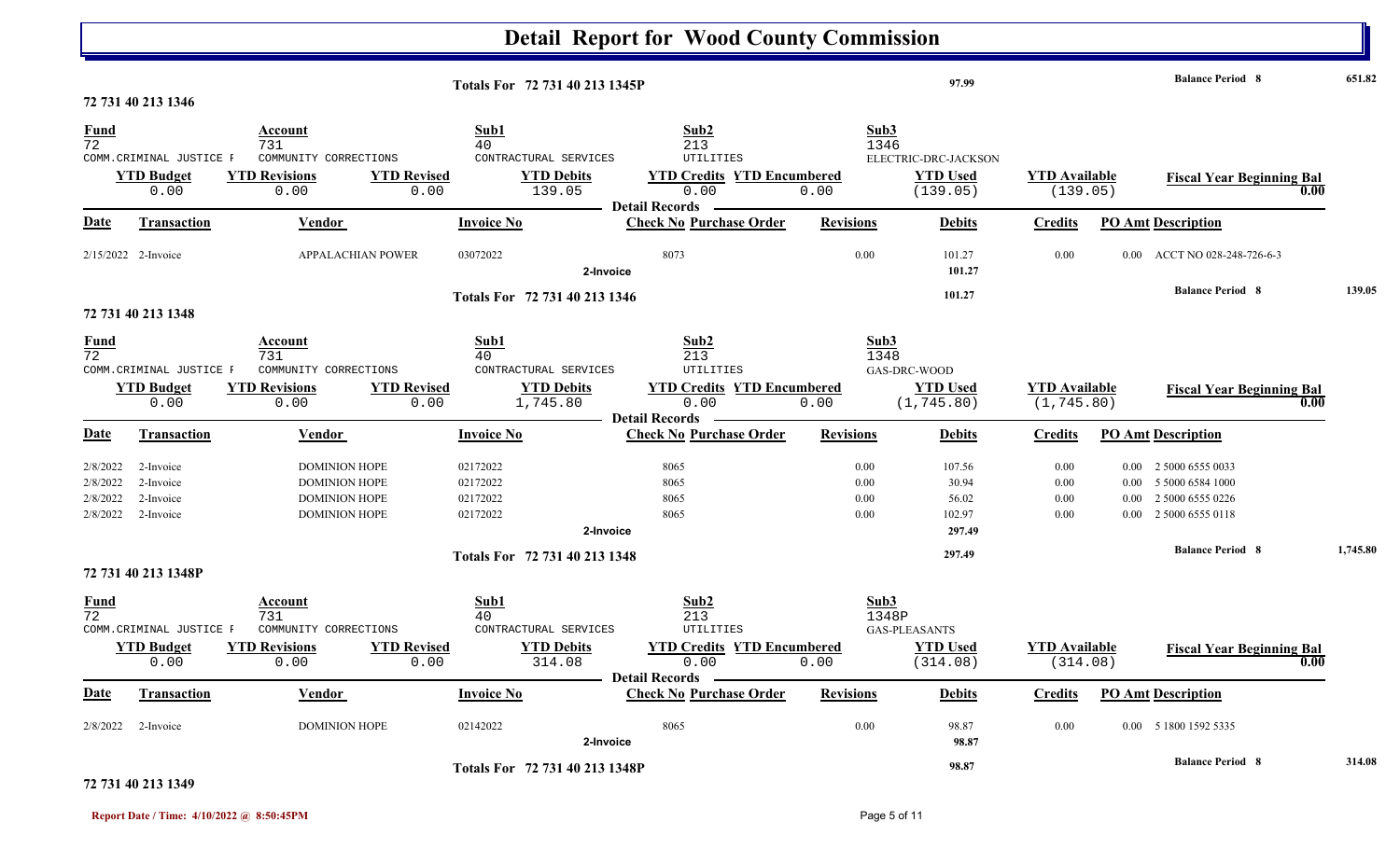| <b>Fund</b><br>$\overline{72}$ | COMM. CRIMINAL JUSTICE F         | Account<br>731<br>COMMUNITY CORRECTIONS | Sub1<br>40                                                         | CONTRACTURAL SERVICES         | Sub2<br>213<br>UTILITIES                                           | Sub3<br>1349     | <b>GAS-DRC-JACKSON</b>      |                                  |      |                                          |        |
|--------------------------------|----------------------------------|-----------------------------------------|--------------------------------------------------------------------|-------------------------------|--------------------------------------------------------------------|------------------|-----------------------------|----------------------------------|------|------------------------------------------|--------|
|                                | <b>YTD Budget</b><br>0.00        | <b>YTD Revisions</b><br>0.00            | <b>YTD Revised</b><br>0.00                                         | <b>YTD Debits</b><br>111.54   | <b>YTD Credits YTD Encumbered</b><br>0.00<br><b>Detail Records</b> | 0.00             | <b>YTD Used</b><br>(111.54) | <b>YTD</b> Available<br>(111.54) |      | <b>Fiscal Year Beginning Bal</b><br>0.00 |        |
| Date                           | <b>Transaction</b>               | <b>Vendor</b>                           | <b>Invoice No</b>                                                  |                               | <b>Check No Purchase Order</b>                                     | <b>Revisions</b> | <b>Debits</b>               | <b>Credits</b>                   |      | <b>PO Amt Description</b>                |        |
|                                | $2/1/2022$ 2-Invoice             |                                         | MOUNTAINEER GAS COMPAI 02092022                                    | 2-Invoice                     | 8061                                                               | 0.00             | 111.54<br>111.54            | 0.00                             |      | 0.00 202039-770199                       |        |
|                                |                                  |                                         |                                                                    | Totals For 72 731 40 213 1349 |                                                                    |                  | 111.54                      |                                  |      | <b>Balance Period 8</b>                  | 111.54 |
|                                | 72 731 40 213 1350               |                                         |                                                                    |                               |                                                                    |                  |                             |                                  |      |                                          |        |
| <b>Fund</b><br>$\overline{72}$ | COMM. CRIMINAL JUSTICE F         | Account<br>731<br>COMMUNITY CORRECTIONS | Sub1<br>40                                                         | CONTRACTURAL SERVICES         | Sub2<br>213<br>UTILITIES                                           | Sub3<br>1350     | <b>GAS-DRC-ROANE</b>        |                                  |      |                                          |        |
|                                | <b>YTD</b> Budget<br>0.00        | <b>YTD Revisions</b><br>0.00            | <b>YTD Revised</b><br>0.00                                         | <b>YTD Debits</b><br>525.36   | <b>YTD Credits YTD Encumbered</b><br>0.00<br><b>Detail Records</b> | 0.00             | <b>YTD Used</b><br>(525.36) | <b>YTD Available</b><br>(525.36) |      | <b>Fiscal Year Beginning Bal</b><br>0.00 |        |
| <b>Date</b>                    | <b>Transaction</b>               | Vendor                                  | <b>Invoice No</b>                                                  |                               | <b>Check No Purchase Order</b>                                     | <b>Revisions</b> | <b>Debits</b>               | <b>Credits</b>                   |      | <b>PO Amt Description</b>                |        |
| 2/1/2022                       | 2-Invoice<br>2/25/2022 2-Invoice |                                         | MOUNTAINEER GAS COMPAI 02092022<br>MOUNTAINEER GAS COMPAI 03102022 | 2-Invoice                     | 8061<br>8084                                                       | 0.00<br>0.00     | 161.87<br>228.35<br>390.22  | 0.00<br>0.00                     | 0.00 | 201518-485549<br>0.00 201518-485549      |        |
|                                | 72 731 40 213 1352               |                                         |                                                                    | Totals For 72 731 40 213 1350 |                                                                    |                  | 390.22                      |                                  |      | <b>Balance Period 8</b>                  | 525.36 |
| <u>Fund</u><br>$\overline{72}$ | COMM.CRIMINAL JUSTICE F          | Account<br>731<br>COMMUNITY CORRECTIONS | Sub1<br>40                                                         | CONTRACTURAL SERVICES         | Sub2<br>213<br><b>UTILITIES</b>                                    | Sub3<br>1352     | WATER-DRC-JACKSON           |                                  |      |                                          |        |
|                                | <b>YTD Budget</b><br>0.00        | <b>YTD Revisions</b><br>0.00            | <b>YTD Revised</b><br>0.00                                         | <b>YTD Debits</b><br>40.99    | <b>YTD Credits YTD Encumbered</b><br>0.00<br><b>Detail Records</b> | 0.00             | <b>YTD Used</b><br>(40.99)  | <b>YTD Available</b><br>(40.99)  |      | <b>Fiscal Year Beginning Bal</b><br>0.00 |        |
| Date                           | <b>Transaction</b>               | Vendor                                  | <b>Invoice No</b>                                                  |                               | <b>Check No Purchase Order</b>                                     | <b>Revisions</b> | <b>Debits</b>               | <b>Credits</b>                   |      | <b>PO Amt Description</b>                |        |
|                                | 2/25/2022 2-Invoice              | <b>CITY OF RIPLEY</b>                   | 02202022                                                           | 2-Invoice                     | 8082                                                               | 0.00             | 40.99<br>40.99              | 0.00                             |      | $0.00 \quad 05-05-0146-006$              |        |
|                                | 72 731 40 213 1353               |                                         |                                                                    | Totals For 72 731 40 213 1352 |                                                                    |                  | 40.99                       |                                  |      | <b>Balance Period 8</b>                  | 40.99  |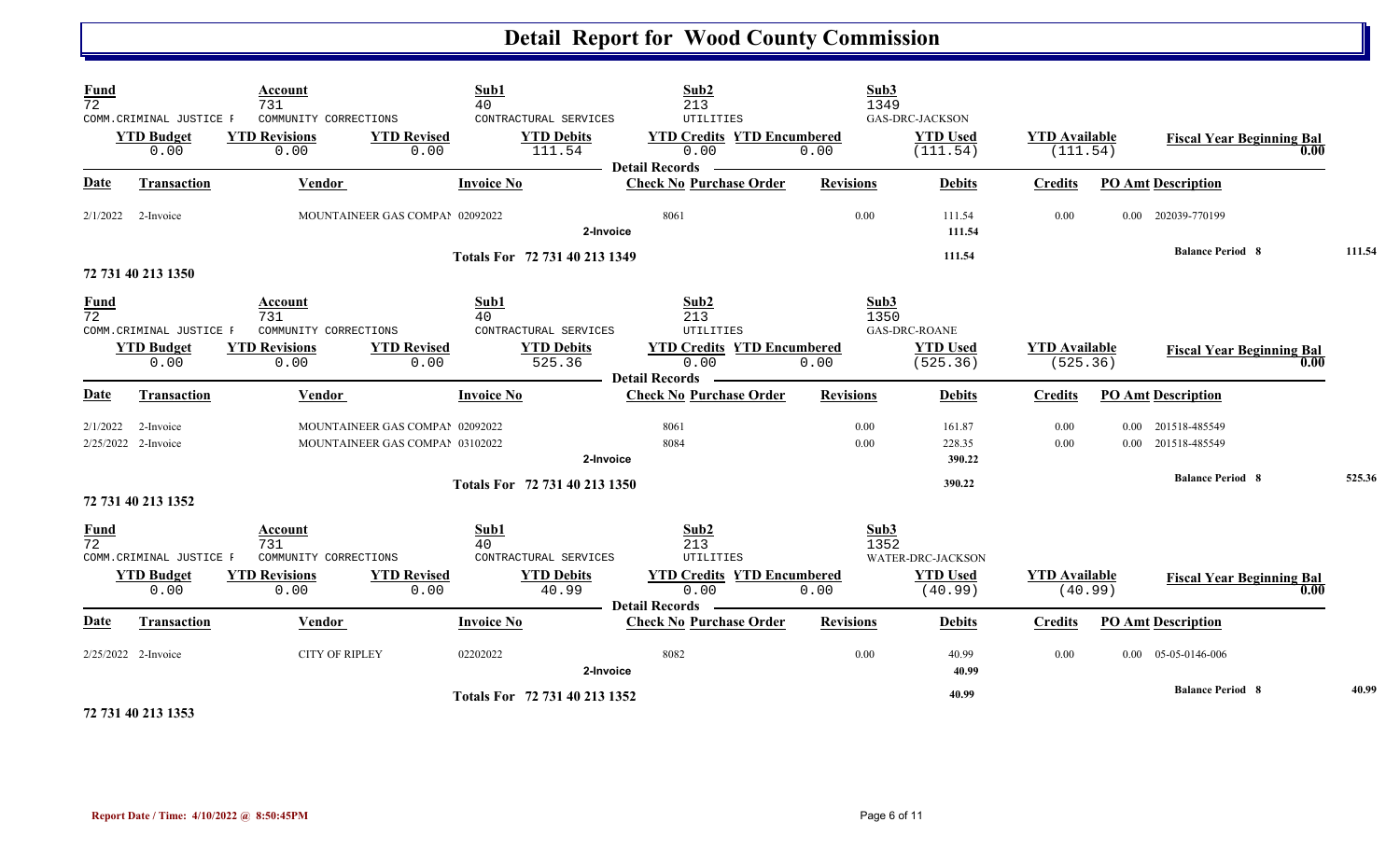| $\frac{Fund}{72}$              | COMM.CRIMINAL JUSTICE F<br><b>YTD Budget</b><br>0.00 | Account<br>731<br>COMMUNITY CORRECTIONS<br><b>YTD Revisions</b><br>0.00 | Sub1<br>40<br>CONTRACTURAL SERVICES<br><b>YTD Revised</b><br>0.00               | Sub2<br>213<br>UTILITIES<br><b>YTD Debits</b><br><b>YTD Credits YTD Encumbered</b><br>275.47<br>0.00<br><b>Detail Records</b> | Sub3<br>1353<br>0.00 | WATER-DRC-ROANE<br><b>YTD Used</b><br>(275.47) | <b>YTD Available</b><br>(275.47)      |                           | <b>Fiscal Year Beginning Bal</b><br>0.00              |           |
|--------------------------------|------------------------------------------------------|-------------------------------------------------------------------------|---------------------------------------------------------------------------------|-------------------------------------------------------------------------------------------------------------------------------|----------------------|------------------------------------------------|---------------------------------------|---------------------------|-------------------------------------------------------|-----------|
| <b>Date</b>                    | <b>Transaction</b>                                   | Vendor                                                                  | <b>Invoice No</b>                                                               | <b>Check No Purchase Order</b>                                                                                                | <b>Revisions</b>     | <b>Debits</b>                                  | <b>Credits</b>                        | <b>PO Amt Description</b> |                                                       |           |
| 2/8/2022                       | 2-Invoice                                            |                                                                         | CITY OF SPENCER WATERWC 02202022                                                | 8069<br>2-Invoice                                                                                                             | 0.00                 | 31.44<br>31.44                                 | 0.00                                  |                           | 0.00 001-005-000566-006                               |           |
|                                | 72 731 40 219                                        |                                                                         | Totals For 72 731 40 213 1353                                                   |                                                                                                                               |                      | 31.44                                          |                                       |                           | <b>Balance Period 8</b>                               | 275.47    |
| $\frac{Fund}{72}$              | COMM.CRIMINAL JUSTICE F<br><b>YTD Budget</b><br>0.00 | Account<br>731<br>COMMUNITY CORRECTIONS<br><b>YTD Revisions</b><br>0.00 | Sub1<br>40<br>CONTRACTURAL SERVICES<br><b>YTD Revised</b><br>13,800.00<br>0.00  | Sub <sub>2</sub><br>219<br>BLDGS/EQUIP RENT<br><b>YTD Credits YTD Encumbered</b><br><b>YTD Debits</b><br>0.00                 | Sub3<br>0.00         | <b>YTD Used</b><br>(13, 800.00)                | <b>YTD Available</b><br>(13, 800.00)  |                           | <b>Fiscal Year Beginning Bal</b><br>0.00              |           |
| <b>Date</b>                    | Transaction                                          | Vendor                                                                  | <b>Invoice No</b>                                                               | <b>Example 2</b> Detail Records<br><b>Check No Purchase Order</b>                                                             | <b>Revisions</b>     | <b>Debits</b>                                  | <b>Credits</b>                        | <b>PO Amt Description</b> |                                                       |           |
|                                | 2/15/2022 2-Invoice                                  |                                                                         | WOOD COUNTY COMMISSIO! 022022                                                   | 8078<br>2-Invoice                                                                                                             | 0.00                 | 1,725.00<br>1,725.00                           | 0.00                                  |                           | 0.00 DRC FEB PAYMENT                                  |           |
|                                | 72 731 40 219P                                       |                                                                         | Totals For 72 731 40 219                                                        |                                                                                                                               |                      | 1,725.00                                       |                                       |                           | <b>Balance Period 8</b>                               | 13,800.00 |
| $\frac{Fund}{72}$              | COMM.CRIMINAL JUSTICE F                              | Account<br>731<br>COMMUNITY CORRECTIONS                                 | Sub1<br>40<br>CONTRACTURAL SERVICES                                             | Sub2<br>219P<br>RENT-PLEASANTS                                                                                                | Sub3                 |                                                |                                       |                           |                                                       |           |
|                                | <b>YTD Budget</b><br>0.00                            | <b>YTD Revisions</b><br>0.00                                            | <b>YTD Revised</b><br>7,600.00<br>0.00                                          | <b>YTD Debits</b><br><b>YTD Credits YTD Encumbered</b><br>0.00<br>Detail Records —————                                        | 0.00                 | <b>YTD Used</b><br>(7,600.00)                  | <b>YTD Available</b><br>(7,600.00)    |                           | <b>Fiscal Year Beginning Bal</b><br>$\overline{0.00}$ |           |
| <b>Date</b>                    | <b>Transaction</b>                                   | <b>Vendor</b>                                                           | <b>Invoice No</b>                                                               | <b>Check No Purchase Order</b>                                                                                                | <b>Revisions</b>     | <b>Debits</b>                                  | <b>Credits</b>                        | <b>PO Amt Description</b> |                                                       |           |
| 2/8/2022                       | 2-Invoice                                            | DICK WARNER RENTALS                                                     | 022022                                                                          | 8064<br>2-Invoice                                                                                                             | 0.00                 | 950.00<br>950.00                               | 0.00                                  | $0.00$ RENT               |                                                       |           |
|                                | 72 731 40 230                                        |                                                                         | Totals For 72 731 40 219P                                                       |                                                                                                                               |                      | 950.00                                         |                                       |                           | <b>Balance Period 8</b>                               | 7,600.00  |
| <b>Fund</b><br>$\overline{72}$ | COMM.CRIMINAL JUSTICE F<br><b>YTD Budget</b><br>0.00 | Account<br>731<br>COMMUNITY CORRECTIONS<br><b>YTD Revisions</b><br>0.00 | Sub1<br>40<br>CONTRACTURAL SERVICES<br><b>YTD Revised</b><br>400,699.09<br>0.00 | Sub2<br>230<br>CONTRACTED SERVICES<br><b>YTD Debits</b><br><b>YTD Credits YTD Encumbered</b><br>0.00                          | Sub3<br>0.00         | <b>YTD Used</b><br>(400, 699.09)               | <b>YTD Available</b><br>(400, 699.09) |                           | <b>Fiscal Year Beginning Bal</b><br>0.00              |           |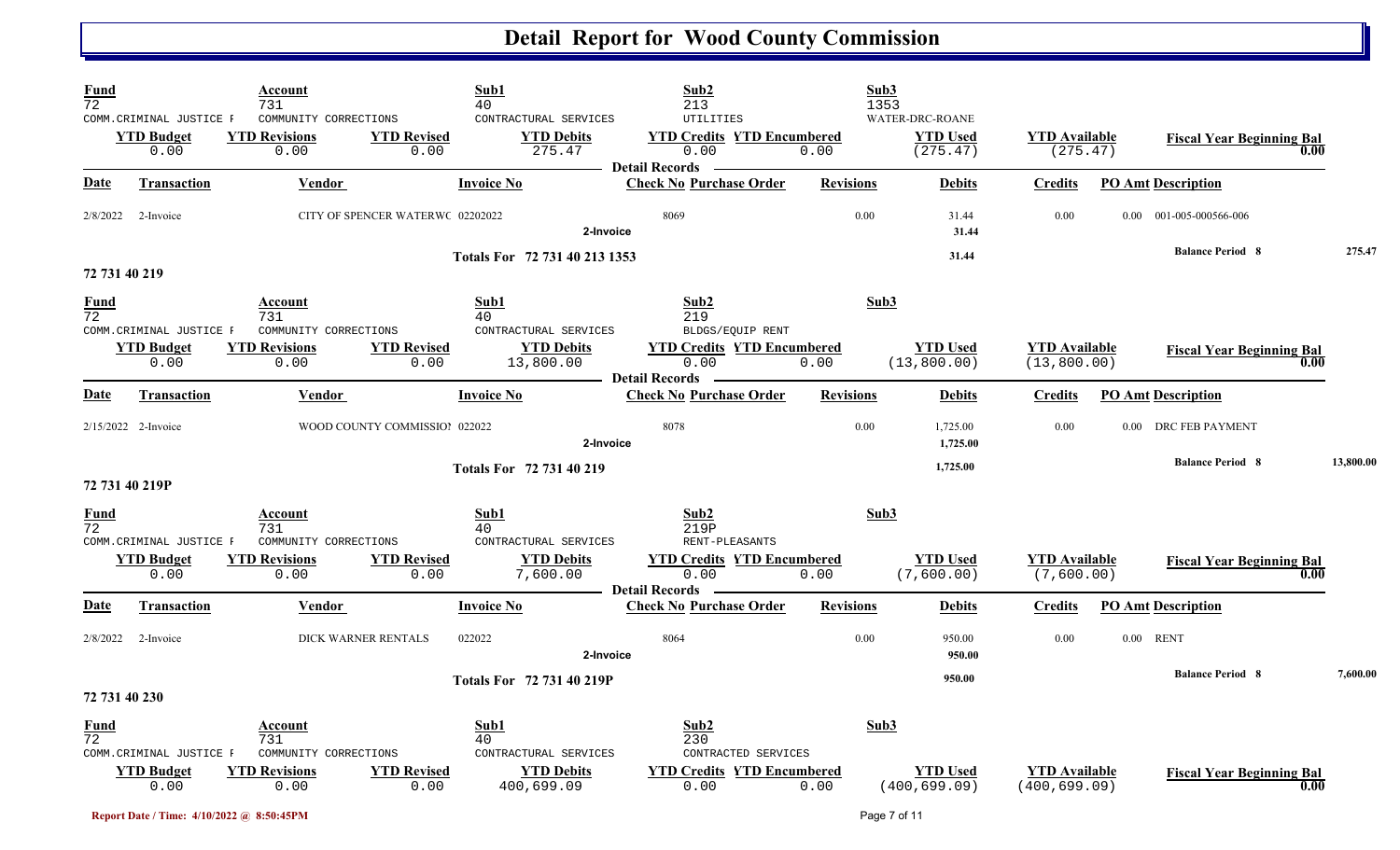|                                |                                    |                                                                      |                                     | Detail Records —                                                   |                  |                                     |                                      |                                                    |            |
|--------------------------------|------------------------------------|----------------------------------------------------------------------|-------------------------------------|--------------------------------------------------------------------|------------------|-------------------------------------|--------------------------------------|----------------------------------------------------|------------|
| Date                           | <b>Transaction</b>                 | <b>Vendor</b>                                                        | <b>Invoice No</b>                   | <b>Check No Purchase Order</b>                                     | <b>Revisions</b> | <b>Debits</b>                       | <b>Credits</b>                       | <b>PO Amt Description</b>                          |            |
| 2/8/2022                       | 2-Invoice<br>$2/25/2022$ 2-Invoice | WV DRUG TESTING LABORA' 01252022<br>WV DRUG TESTING LABORA' 02202022 |                                     | 8071<br>8088<br>2-Invoice                                          | 0.00<br>0.00     | 49,709.75<br>47,870.50<br>97,580.25 | 0.00<br>0.00                         | 0.00 DEC 2021 REVENUE<br>0.00 JANUARY 2022 REVENUE |            |
|                                |                                    |                                                                      | Totals For 72 731 40 230            |                                                                    |                  | 97,580.25                           |                                      | <b>Balance Period 8</b>                            | 400,699.09 |
| 72 731 40 230J                 |                                    |                                                                      |                                     |                                                                    |                  |                                     |                                      |                                                    |            |
| <b>Fund</b><br>72              | COMM.CRIMINAL JUSTICE F            | Account<br>731<br>COMMUNITY CORRECTIONS                              | Sub1<br>40<br>CONTRACTURAL SERVICES | Sub2<br>230J<br>CONTRACTUAL-JACKSON                                | Sub3             |                                     |                                      |                                                    |            |
|                                | <b>YTD Budget</b><br>0.00          | <b>YTD Revised</b><br><b>YTD Revisions</b><br>0.00<br>0.00           | <b>YTD Debits</b><br>14,850.00      | <b>YTD Credits YTD Encumbered</b><br>0.00<br><b>Detail Records</b> | 0.00             | <b>YTD</b> Used<br>(14, 850.00)     | <b>YTD Available</b><br>(14, 850.00) | <b>Fiscal Year Beginning Bal</b>                   | 0.00       |
| <b>Date</b>                    | <b>Transaction</b>                 | <b>Vendor</b>                                                        | <b>Invoice No</b>                   | <b>Check No Purchase Order</b>                                     | <b>Revisions</b> | <b>Debits</b>                       | <b>Credits</b>                       | <b>PO_Amt</b> Description                          |            |
|                                | 2/15/2022 2-Invoice                | JACKSON COUNTY PROPERT 032022                                        |                                     | 8074<br>2-Invoice                                                  | 0.00             | 1,000.00<br>1,000.00                | 0.00                                 | 0.00 MARCH RENT                                    |            |
|                                |                                    |                                                                      | Totals For 72 731 40 230J           |                                                                    |                  | 1,000.00                            |                                      | <b>Balance Period 8</b>                            | 14,850.00  |
| 72 731 40 230R                 |                                    |                                                                      |                                     |                                                                    |                  |                                     |                                      |                                                    |            |
| <u>Fund</u><br>$\overline{72}$ | COMM. CRIMINAL JUSTICE F           | Account<br>731<br>COMMUNITY CORRECTIONS                              | Sub1<br>40<br>CONTRACTURAL SERVICES | Sub2<br>230R<br>CONTRACTUAL-ROANE                                  | Sub3             |                                     |                                      |                                                    |            |
|                                | <b>YTD Budget</b><br>0.00          | <b>YTD Revisions</b><br><b>YTD Revised</b><br>0.00<br>0.00           | <b>YTD Debits</b><br>4,400.00       | <b>YTD Credits YTD Encumbered</b><br>0.00<br><b>Detail Records</b> | 0.00             | <b>YTD Used</b><br>(4, 400.00)      | <b>YTD Available</b><br>(4, 400.00)  | <b>Fiscal Year Beginning Bal</b>                   | 0.00       |
| <b>Date</b>                    | Transaction                        | Vendor                                                               | <b>Invoice No</b>                   | <b>Check No Purchase Order</b>                                     | <b>Revisions</b> | <b>Debits</b>                       | <b>Credits</b>                       | <b>PO Amt Description</b>                          |            |
|                                | 2/15/2022 2-Invoice                | PHYLISS LANCE                                                        | 032022                              | 8075<br>2-Invoice                                                  | 0.00             | 550.00<br>550.00                    | 0.00                                 | 0.00 MAR RENT                                      |            |
| 72 731 40 230W                 |                                    |                                                                      | Totals For 72 731 40 230R           |                                                                    |                  | 550.00                              |                                      | <b>Balance Period 8</b>                            | 4,400.00   |
| $\frac{Fund}{72}$              | COMM.CRIMINAL JUSTICE F            | Account<br>731<br>COMMUNITY CORRECTIONS                              | Sub1<br>40<br>CONTRACTURAL SERVICES | Sub2<br>230W<br>CONTRACTUAL-WOOD                                   | Sub3             |                                     |                                      |                                                    |            |
|                                | <b>YTD</b> Budget<br>0.00          | <b>YTD Revisions</b><br><b>YTD Revised</b><br>0.00<br>0.00           | <b>YTD Debits</b><br>1,685.00       | <b>YTD Credits YTD Encumbered</b><br>0.00                          | 0.00             | <b>YTD Used</b><br>(1,685.00)       | <b>YTD</b> Available<br>(1,685.00)   | <b>Fiscal Year Beginning Bal</b>                   | 0.00       |
| <u>Date</u>                    | <b>Transaction</b>                 | <b>Vendor</b>                                                        | <b>Invoice No</b>                   | <b>Detail Records</b><br><b>Check No Purchase Order</b>            | <b>Revisions</b> | <b>Debits</b>                       | <b>Credits</b>                       | <b>PO Amt Description</b>                          |            |
| 2/1/2022                       | 2-Invoice<br>$2/1/2022$ 2-Invoice  | REYNOLDS LANDSCAPING<br>REYNOLDS LANDSCAPING                         | 01242022<br>01242022                | 8062<br>8062                                                       | 0.00<br>0.00     | 220.00<br>220.00                    | 0.00<br>$0.00\,$                     | $0.00$ SALT - $01/24$<br>$0.00$ SALT - $01/20$     |            |

**Report Date / Time: 4/10/2022 @ 8:50:45PM** Page 8 of 11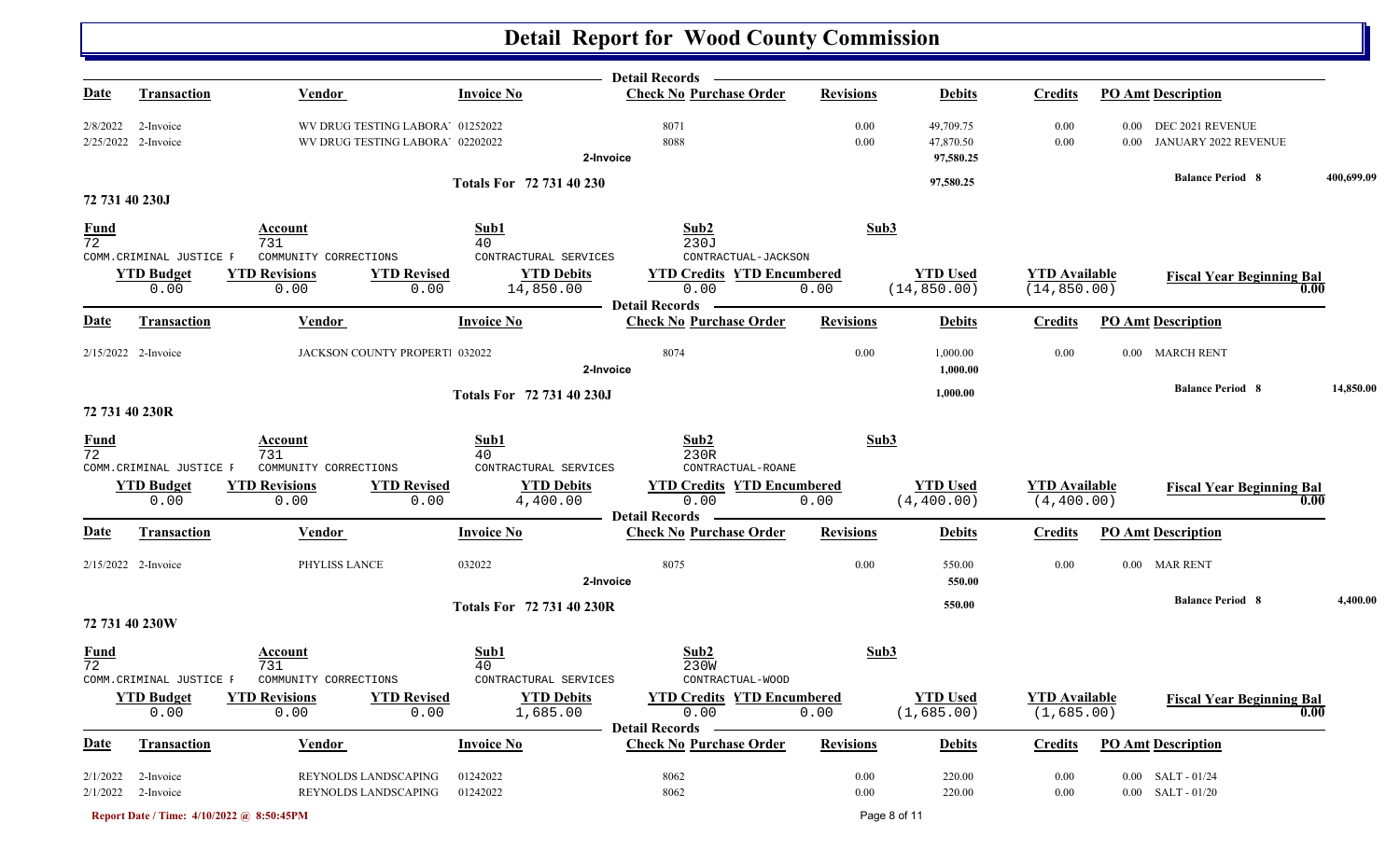|                                |                           |                                         |                            |                                  | <b>Detail Report for Wood County Commission</b>                    |                  |                                 |                                      |          |                                                 |           |
|--------------------------------|---------------------------|-----------------------------------------|----------------------------|----------------------------------|--------------------------------------------------------------------|------------------|---------------------------------|--------------------------------------|----------|-------------------------------------------------|-----------|
| 2/1/2022                       | 2-Invoice                 |                                         | REYNOLDS LANDSCAPING       | 01242022                         | 8062                                                               | 0.00             | 220.00                          | 0.00                                 | $0.00\,$ | SALT - 01/26                                    |           |
| 2/8/2022                       | 2-Invoice                 |                                         | REYNOLDS LANDSCAPING       | 01292022                         | 8068                                                               | 0.00             | 180.00                          | 0.00                                 | $0.00\,$ | PLOWING                                         |           |
| 2/8/2022                       | 2-Invoice                 |                                         | REYNOLDS LANDSCAPING       | 01192022                         | 8068                                                               | 0.00             | 445.00                          | 0.00                                 | $0.00\,$ | PLOWING                                         |           |
|                                | 2/15/2022 2-Invoice       |                                         | REYNOLDS LANDSCAPING       | 02032022                         | 8077<br>2-Invoice                                                  | 0.00             | 400.00<br>1,685.00              | 0.00                                 | $0.00\,$ | 02/03/22 & 02/05/2022                           |           |
|                                |                           |                                         |                            | <b>Totals For 72 731 40 230W</b> |                                                                    |                  | 1,685.00                        |                                      |          | <b>Balance Period 8</b>                         | 1,685.00  |
| 72 731 55 341                  |                           |                                         |                            |                                  |                                                                    |                  |                                 |                                      |          |                                                 |           |
| <u>Fund</u><br>$\overline{72}$ |                           | <b>Account</b><br>731                   |                            | Sub1<br>55                       | Sub2<br>341                                                        | Sub3             |                                 |                                      |          |                                                 |           |
|                                | COMM. CRIMINAL JUSTICE F  | COMMUNITY CORRECTIONS                   |                            | COMMODITIES                      | SUPPLIES/MATERIALS                                                 |                  |                                 |                                      |          |                                                 |           |
|                                | <b>YTD Budget</b><br>0.00 | <b>YTD Revisions</b><br>0.00            | <b>YTD Revised</b><br>0.00 | <b>YTD Debits</b><br>14,821.56   | <b>YTD Credits YTD Encumbered</b><br>0.00                          | 1,091.89         | <b>YTD Used</b><br>(14, 821.56) | <b>YTD Available</b><br>(15, 913.45) |          | <b>Fiscal Year Beginning Bal</b>                | 0.00      |
| <u>Date</u>                    |                           |                                         |                            |                                  | <b>Detail Records</b><br><b>Check No Purchase Order</b>            |                  |                                 |                                      |          |                                                 |           |
|                                | <b>Transaction</b>        | Vendor                                  |                            | <b>Invoice No</b>                |                                                                    | <b>Revisions</b> | <b>Debits</b>                   | <b>Credits</b>                       |          | <b>PO Amt Description</b>                       |           |
| 2/1/2022                       | 2-Invoice                 |                                         | TIANO-KNOPP ASSOC., INC.   | 01102022C                        | 8063                                                               | 0.00             | 417.00                          | 0.00                                 |          | 0.00 DEC 2021                                   |           |
| 2/1/2022                       | 2-Invoice                 |                                         | TIANO-KNOPP ASSOC., INC.   | 02132022A                        | 8063                                                               | 0.00             | 500.00                          | 0.00                                 | $0.00\,$ | CARES ACT - DEC 2021                            |           |
| 2/8/2022                       | 2-Invoice                 | WOOD COUNTY WASTE                       |                            | 022022                           | 8070                                                               | 0.00             | 159.03                          | 0.00                                 | $0.00\,$ | JO32                                            |           |
|                                |                           |                                         |                            |                                  | 2-Invoice                                                          |                  | 1,076.03                        |                                      |          |                                                 |           |
|                                | 2/10/2022 5-Journal Entry | <b>EPOSNOW</b>                          |                            | 20220208005001                   |                                                                    | 0.00             | 54.00                           | 0.00                                 | $0.00\,$ | JORUN PICCIANO-7516-EPOS NOW LLC Pro            |           |
|                                | 2/10/2022 5-Journal Entry | <b>INTUIT</b>                           |                            | 20220208006001                   |                                                                    | 0.00             | 85.60                           | 0.00                                 | 0.00     | JORUN PICCIANO-7516-INTUIT Quickbooks           |           |
|                                |                           |                                         |                            |                                  | 5-Journal Entry                                                    |                  | 139.60                          |                                      |          |                                                 |           |
|                                |                           |                                         |                            | Totals For 72 731 55 341         |                                                                    |                  | 1,215.63                        |                                      |          | <b>Balance Period 8</b>                         | 14,821.56 |
| 72 731 55 341J                 |                           |                                         |                            |                                  |                                                                    |                  |                                 |                                      |          |                                                 |           |
| $\frac{Fund}{72}$              | COMM.CRIMINAL JUSTICE F   | Account<br>731<br>COMMUNITY CORRECTIONS |                            | Sub1<br>55<br>COMMODITIES        | Sub2<br>341J<br>SUPPLIES-JCDR                                      | Sub3             |                                 |                                      |          |                                                 |           |
|                                | <b>YTD Budget</b><br>0.00 | <b>YTD Revisions</b><br>0.00            | <b>YTD Revised</b><br>0.00 | <b>YTD Debits</b><br>1,876.15    | <b>YTD Credits YTD Encumbered</b><br>0.00<br><b>Detail Records</b> | 13.62            | <b>YTD Used</b><br>(1, 876.15)  | <b>YTD Available</b><br>(1,889.77)   |          | <b>Fiscal Year Beginning Bal</b>                | 0.00      |
| Date                           | Transaction               | <b>Vendor</b>                           |                            | <b>Invoice No</b>                | <b>Check No Purchase Order</b>                                     | <b>Revisions</b> | <b>Debits</b>                   | <b>Credits</b>                       |          | <b>PO Amt Description</b>                       |           |
|                                | 2/10/2022 5-Journal Entry |                                         | LOWE'S COMPANIES, INC.     | 20220208044001                   | 85307                                                              | 0.00             | 41.48                           | 0.00                                 |          | (41.48) Locking Mailbox WENDY SMITH-3995-LOWE   |           |
|                                | 2/10/2022 5-Journal Entry | WALMART                                 |                            | 20220208007001                   | 85274                                                              | $0.00\,$         | 114.36                          | 0.00                                 |          | (114.36) wifi adapters WENDY SMITH-3995-WAL-MAR |           |
|                                |                           |                                         |                            |                                  | 5-Journal Entry                                                    |                  | 155.84                          |                                      |          |                                                 |           |
|                                |                           |                                         |                            | Totals For 72 731 55 341J        |                                                                    |                  | 155.84                          |                                      | (155.84) | <b>Balance Period 8</b>                         | 1,876.15  |
|                                | 72 731 55 341R            |                                         |                            |                                  |                                                                    |                  |                                 |                                      |          |                                                 |           |
| <b>Fund</b>                    |                           | Account                                 |                            | Sub1                             | Sub2                                                               | Sub3             |                                 |                                      |          |                                                 |           |
| $\overline{72}$                |                           | 731                                     |                            | 55                               | 341R                                                               |                  |                                 |                                      |          |                                                 |           |
|                                | COMM.CRIMINAL JUSTICE F   | COMMUNITY CORRECTIONS                   |                            | COMMODITIES                      | SUPPLIES-ROANE COUNTY                                              |                  |                                 |                                      |          |                                                 |           |
|                                | <b>YTD Budget</b><br>0.00 | <b>YTD Revisions</b><br>0.00            | <b>YTD Revised</b><br>0.00 | <b>YTD Debits</b><br>859.77      | <b>YTD Credits YTD Encumbered</b><br>0.00                          | 4.20             | <b>YTD Used</b><br>(859.77)     | <b>YTD Available</b><br>(863.97)     |          | <b>Fiscal Year Beginning Bal</b>                | 0.00      |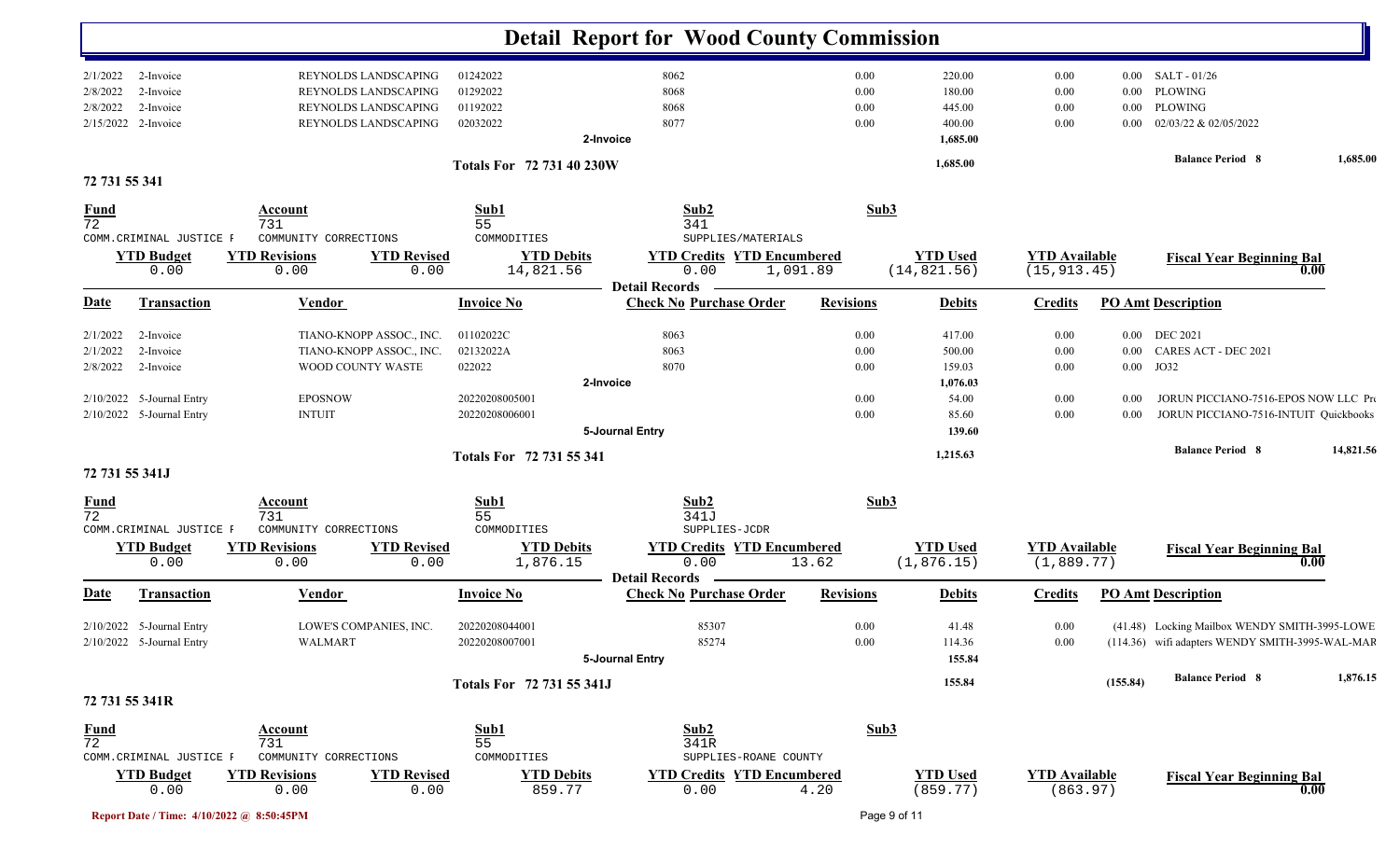|                                |                           |                              |                                                             | <b>Detail Records</b>                                              |                  |                                 |                                      |          |                                   |           |
|--------------------------------|---------------------------|------------------------------|-------------------------------------------------------------|--------------------------------------------------------------------|------------------|---------------------------------|--------------------------------------|----------|-----------------------------------|-----------|
| <b>Date</b>                    | <b>Transaction</b>        | <b>Vendor</b>                | <b>Invoice No</b>                                           | <b>Check No Purchase Order</b>                                     | <b>Revisions</b> | <b>Debits</b>                   | <b>Credits</b>                       |          | <b>PO Amt Description</b>         |           |
|                                | 2/10/2022 5-Journal Entry |                              | WASTE MANAGEMENT OF W 20220208067001                        | 5-Journal Entry                                                    | $0.00\,$         | 65.72<br>65.72                  | $0.00\,$                             | 0.00     | WOOD CO FINANCE-4019-WASTE MGMT V |           |
|                                |                           |                              | Totals For 72 731 55 341R                                   |                                                                    |                  | 65.72                           |                                      |          | <b>Balance Period 8</b>           | 859.77    |
| 72 731 55 341W                 |                           |                              |                                                             |                                                                    |                  |                                 |                                      |          |                                   |           |
| <b>Fund</b><br>$\overline{72}$ |                           | Account<br>731               | Sub1<br>55                                                  | Sub2<br>341W                                                       | Sub3             |                                 |                                      |          |                                   |           |
|                                | COMM. CRIMINAL JUSTICE F  | COMMUNITY CORRECTIONS        | COMMODITIES                                                 | SUPPLIES-WOOD COUNTY                                               |                  |                                 |                                      |          |                                   |           |
|                                | <b>YTD Budget</b><br>0.00 | <b>YTD Revisions</b><br>0.00 | <b>YTD Revised</b><br><b>YTD Debits</b><br>11,298.21        | <b>YTD Credits YTD Encumbered</b><br>0.00                          | 74.03            | <b>YTD Used</b><br>(11, 298.21) | <b>YTD</b> Available<br>(11, 372.24) |          | <b>Fiscal Year Beginning Bal</b>  | 0.00      |
|                                |                           |                              | 0.00                                                        | <b>Detail Records</b>                                              |                  |                                 |                                      |          |                                   |           |
| <b>Date</b>                    | <b>Transaction</b>        | Vendor                       | <b>Invoice No</b>                                           | <b>Check No Purchase Order</b>                                     | <b>Revisions</b> | <b>Debits</b>                   | <b>Credits</b>                       |          | <b>PO Amt Description</b>         |           |
| 2/8/2022                       | 2-Invoice                 | <b>LAMP PESTPROOF</b>        | 417756                                                      | 8067                                                               | 0.00             | 128.40                          | 0.00                                 |          | 0.00 23389                        |           |
|                                | 2/18/2022 2-Invoice       | CRYSTAL SPRING WATER         | 669510                                                      | 8079                                                               | 0.00             | 37.50                           | 0.00                                 |          | 0.00 WATER                        |           |
|                                | 2/18/2022 2-Invoice       | <b>CRYSTAL SPRING WATER</b>  | 01221738                                                    | 8079                                                               | 0.00             | 16.00                           | 0.00                                 |          | 0.00 JAN COOLER RENT              |           |
|                                | 2/18/2022 2-Invoice       | CRYSTAL SPRING WATER         | 01221703                                                    | 8079                                                               | 0.00             | 8.00                            | 0.00                                 | $0.00\,$ | <b>JAN COOLER RENT</b>            |           |
|                                | 2/18/2022 2-Invoice       | CRYSTAL SPRING WATER         | 671507                                                      | 8079                                                               | 0.00             | 19.50                           | $0.00\,$                             | $0.00\,$ | WATER                             |           |
|                                | 2/18/2022 2-Invoice       | CRYSTAL SPRING WATER         | 669827                                                      | 8079                                                               | 0.00             | 12.50                           | 0.00                                 | $0.00\,$ | WATER                             |           |
|                                | 2/25/2022 2-Invoice       | NOLAN'S SERVICES LLC         | 6735                                                        | 8085                                                               | 0.00             | 700.00                          | 0.00                                 | 0.00     | DRC COVID DISINFECTING - JANUARY  |           |
|                                | 2/25/2022 2-Invoice       | NOLAN'S SERVICES LLC         | 6719                                                        | 8085                                                               | 0.00             | 740.00                          | 0.00                                 | 0.00     | DRC COVID DISINFECTING - DECEMBER |           |
|                                |                           |                              |                                                             | 2-Invoice                                                          |                  | 1,661.90                        |                                      |          |                                   |           |
|                                |                           |                              | Totals For 72 731 55 341W                                   |                                                                    |                  | 1,661.90                        |                                      |          | <b>Balance Period 8</b>           | 11,298.21 |
| 72 731 55 343                  |                           |                              |                                                             |                                                                    |                  |                                 |                                      |          |                                   |           |
| $\frac{Fund}{72}$              |                           | Account<br>731               | Sub1<br>55                                                  | Sub2<br>343                                                        | Sub3             |                                 |                                      |          |                                   |           |
|                                | COMM. CRIMINAL JUSTICE F  | COMMUNITY CORRECTIONS        | COMMODITIES                                                 | <b>AUTOMOBILE SUPPLIES</b>                                         |                  |                                 |                                      |          |                                   |           |
|                                | <b>YTD Budget</b><br>0.00 | <b>YTD Revisions</b><br>0.00 | <b>YTD Revised</b><br><b>YTD Debits</b><br>1,067.29<br>0.00 | <b>YTD Credits YTD Encumbered</b><br>0.00<br><b>Detail Records</b> | (49.66)          | <b>YTD Used</b><br>(1,067.29)   | <b>YTD</b> Available<br>(1,017.63)   |          | <b>Fiscal Year Beginning Bal</b>  | 0.00      |
| <b>Date</b>                    | Transaction               | Vendor                       | <b>Invoice No</b>                                           | <b>Check No Purchase Order</b>                                     | <b>Revisions</b> | <b>Debits</b>                   | <b>Credits</b>                       |          | <b>PO Amt Description</b>         |           |
| 2/8/2022                       | 2-Invoice                 |                              | ENGLEFIELD OIL COMPANY IN-574999                            | 8066 85372<br>2-Invoice                                            | 0.00             | 66.54<br>66.54                  | 0.00                                 |          | $(66.54)$ 4000 gal fuel           |           |
| 72 731 65 459                  |                           |                              | Totals For 72 731 55 343                                    |                                                                    |                  | 66.54                           |                                      | (66.54)  | <b>Balance Period 8</b>           | 1,067.29  |